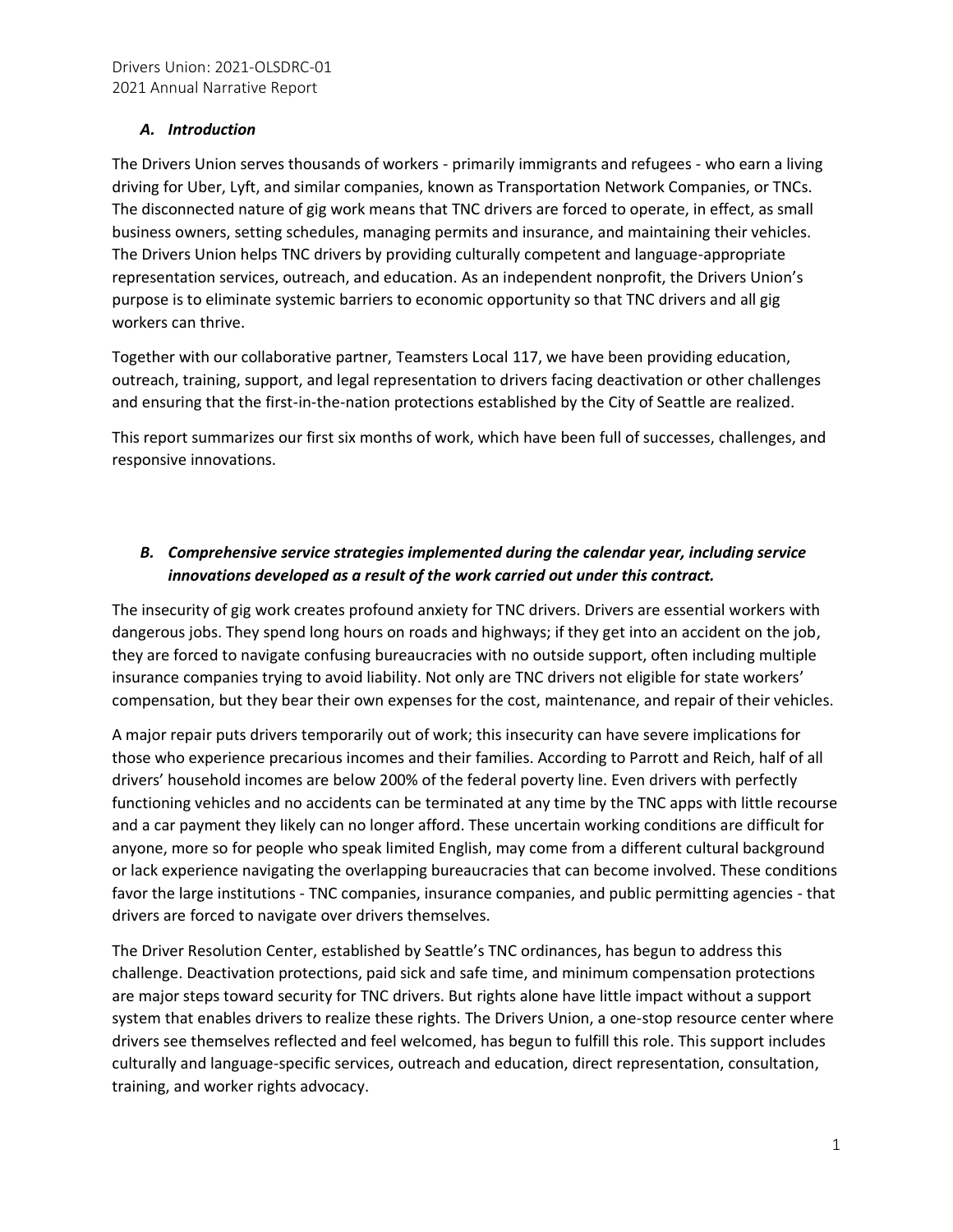Our approach to service provision is designed to meet the challenges of a diverse and precarious workforce. Multilingual staff work with drivers in 14 languages that are common in the driver community and have access to additional resources – including round-the-clock interpretation in 240 languages via LanguageLine. As drivers themselves, staff and leadership team members have experienced most of the challenges other drivers face. Minimizing cultural and linguistic barriers is at the core of our methodological approach. This has helped make Drivers Union staff and leaders the most trusted resource for Seattle drivers seeking to understand and enforce their rights.

Reaching a diverse workforce has required a multimodal approach. We have utilized social media primarily WhatsApp, Facebook, and Telegram - to share information with drivers about their rights. Communications through these tools reach thousands of drivers in the languages that are used in those online spaces. With drivers on their phones for work, text messaging is a highly effective outreach tool. Mass emails have been useful for sharing complex information. All of these electronic communication messages link to our intake services via our office phone number and our website, which includes intake forms, guides, and contact information.

Beyond these tools, meeting drivers one-on-one wherever they feel most comfortable is our first priority. We have conducted in-person outreach, with proper PPE and social distancing, at dedicated airport lots, gas stations, waiting areas, places of worship such as mosques and churches, and other driver-friendly locations around the city.

As our contact lists have grown, we have been conducting more outreach on the phone. Drivers Union staff have proactively called hundreds of drivers every week to educate them about their rights and provide needed support. Video conferencing tools such as Zoom and Facebook Messenger have enabled remote one-on-one consultation on complex technical issues, such as unemployment insurance applications and access to PSST and other rights. Increasingly, word-of-mouth leads many drivers to reach out to us for assistance. We strive to remain flexible so drivers can receive linguistically and culturally appropriate support in the most accessible manner.

Many issues are ultimately resolved with assistance from our legal staff. Drivers Union's legal department includes two full-time attorneys, two part-time attorneys, and two paralegals. These staff, along with driver representatives, provide direct representation to drivers who seek to challenge unwarranted deactivations. Like the rest of our team, the legal department is supported by a multilingual staff as well as paid translation and simultaneous interpretation services.

### *C. Challenges/lessons learned, barriers, and revised comprehensive service strategies.*

Challenges, barriers, and strategies for supporting drivers have evolved during the reporting period, largely due to external factors that impact drivers' ability to earn a living. This section will focus on deactivation rights; the following section on driver impacts will include a range of other services and supports.

**Deactivation Rights:** Drivers Union anticipated a high volume of requests for support in Q3 of 2021, just after the Deactivation Rights Ordinance (DRO) came into effect, because of the long backlog of deactivated drivers prior to July 1. While this was certainly true in Q3, Q4 saw a continued high volume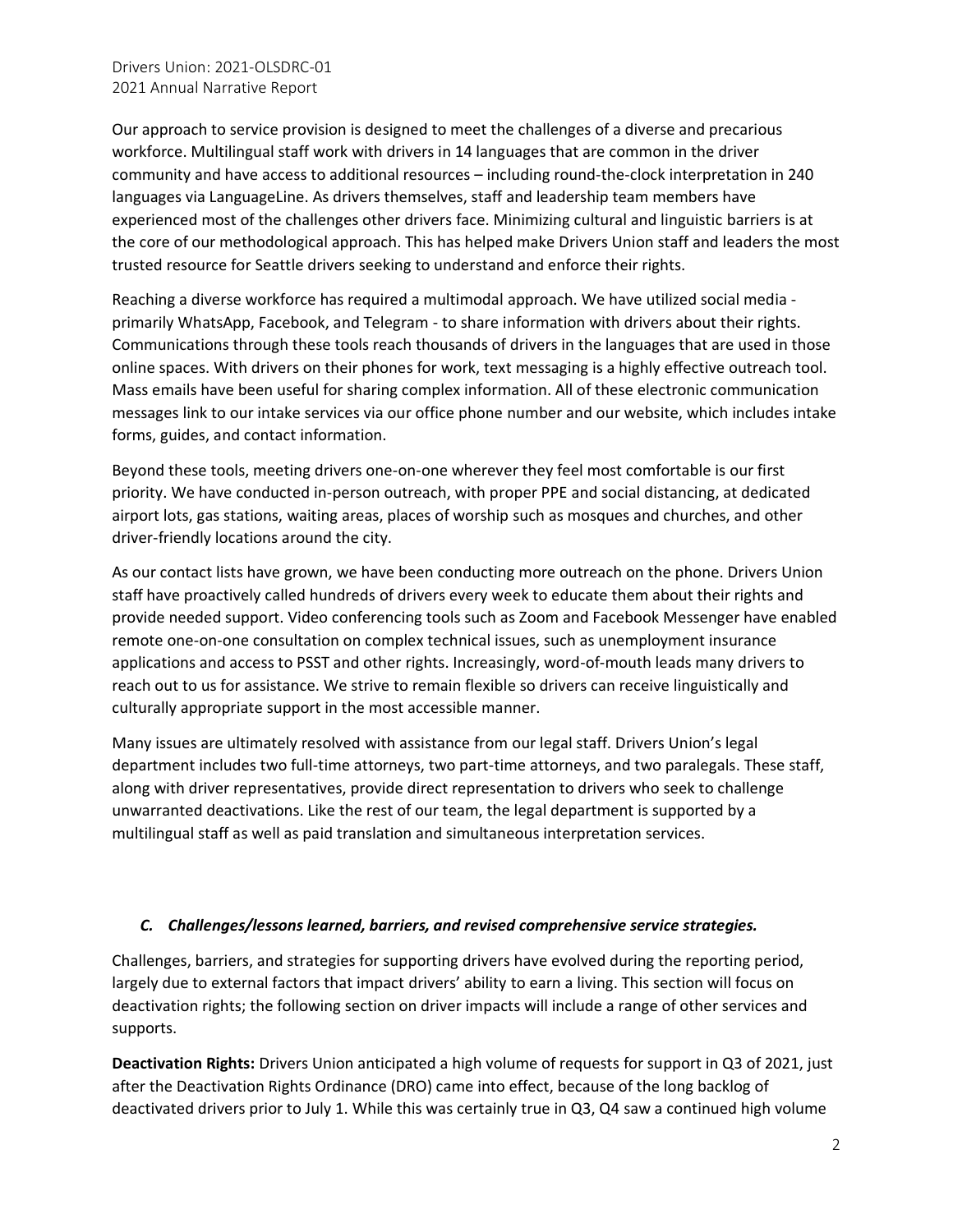of TNC drivers seeking representation and support regarding their deactivation rights. As expected, in the beginning the most common cause of unwarranted deactivation was related to background checks. (A common example is a no-fault accident that nonetheless shows up on a motor vehicle record, resulting in an unfair termination.)

Other causes of unwarranted deactivation were harder to anticipate and were directly related to the pandemic. One unexpected cause of a large number of deactivations has been documentation issues. Many drivers who suspended their work during the pandemic (for safety reasons or for lack of work) were deactivated once they tried to start working again – often after the expiration of their unemployment insurance benefit. These deactivations were caused by bureaucratic and technical challenges in the County for-hire permitting process, within TNCs' automated systems, and other issues for which drivers needed support.

Through intensive investigations, one-on-one support, and advocacy, Drivers Union representatives worked with drivers and agencies to identify barriers to app access. Through education and hands-on technical support, we helped many drivers resolve issues. We also realized that for four months, King County's for-hire permitting process was effectively on hold due to pandemic linked delays and shortages. We helped secure a temporary moratorium on permit enforcement at the airport, and advocated for reforms in the permitting system to enable drivers to get back to work. This challenge demonstrates the need for the DRO and a driver resource center that can not only support individual drivers but also investigate trends, compile evidence, and raise issues to TNCs and public agencies for systemic resolution.

Despite the clear language in the ordinance, another unexpected challenge relates to decreasing information being provided by TNCs to drivers or the Drivers Union representative about the causes for deactivation. Often the reason cited is merely "violation of community guidelines" without specific dates or details about incidents or issues. We have had to push harder to get additional information from TNC companies than we anticipated, which has added time and work to the representation process. This challenge has been made more acute as customer complaints have increased as a proportion of deactivation concerns. The increase in customer complaints corresponds with a national pandemicrelated trend of tense interactions between essential workers and customers. Essential workers, who should not bear the brunt of enforcing public health guidelines, have often been faced with a choice between safety protocols and a potential customer complaint. The result of these related challenges has been more time required on individual cases and a greater length of time between intake and resolution.

| <b>Represented Drivers (2021)</b> | 479   |
|-----------------------------------|-------|
|                                   |       |
|                                   |       |
| <b>Deactivation Issue</b>         |       |
| <b>Background Check</b>           | 27.4% |
| <b>Customer Complaint</b>         | 27.4% |
| Documentation issue               | 18.2% |

Table 1: Deactivation Issues Summary 2021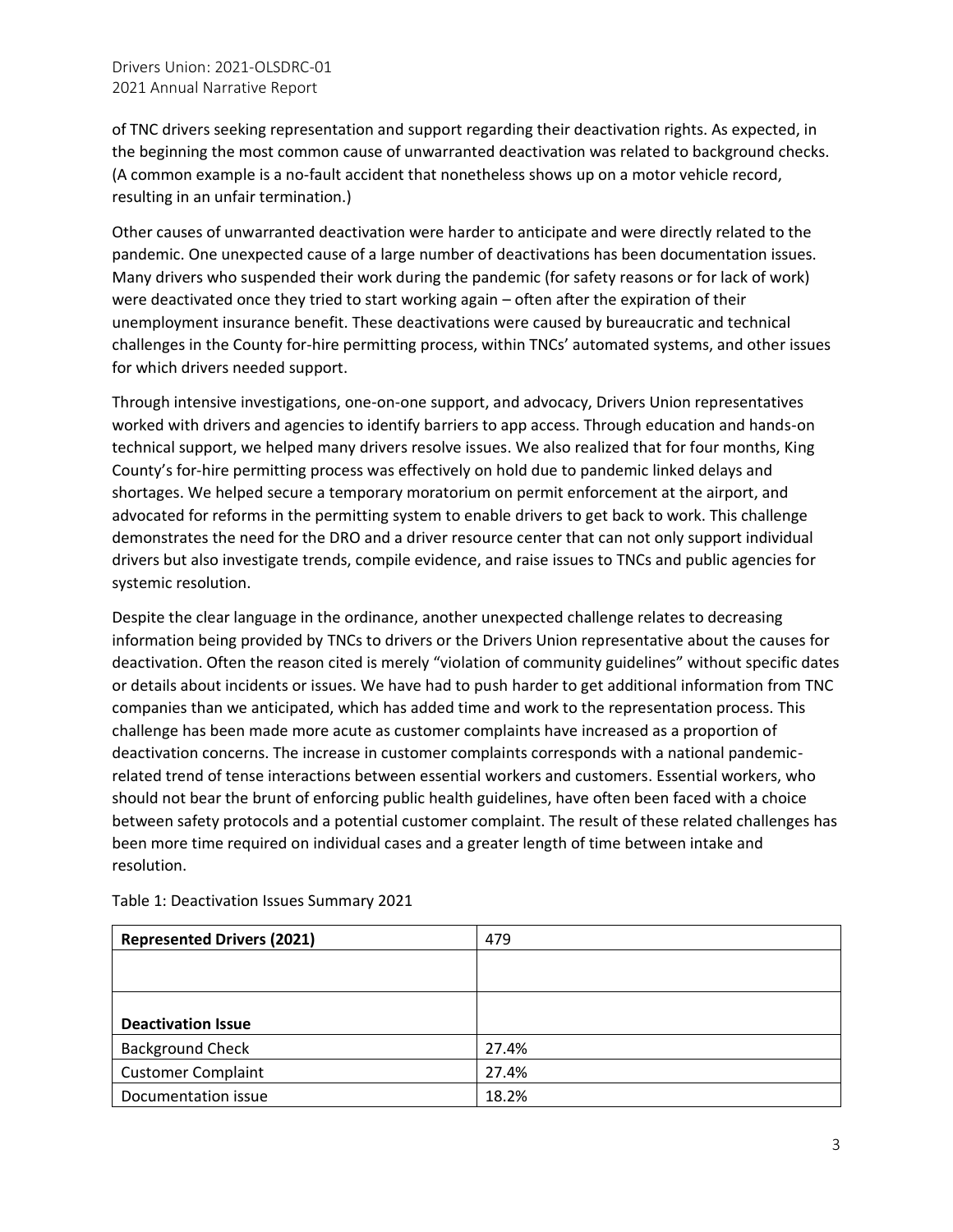| Duplicate Account                                 | 0.2%   |
|---------------------------------------------------|--------|
| Fraudulent Activity allegation                    | 0.6%   |
| Other                                             | 9.0%   |
| Safety violation allegation                       | 0.4%   |
| Sexual assault allegation                         | 0.2%   |
| Star rating                                       | 5.6%   |
| Violated Terms of Service/Community Guidelines    | 11.1%  |
| <b>Total</b>                                      | 100.0% |
|                                                   |        |
|                                                   |        |
| <b>Alleged Egregious Misconduct</b>               |        |
| Allegation of egregious misconduct of a sexual or |        |
| violent nature                                    | 3.2%   |
| Allegation of other egregious misconduct          | 11.1%  |
| No egregious misconduct alleged                   | 85.9%  |

### *D. Summary of how services improved outcomes for drivers.*

This annual report covers the first six months of the Driver Resolution Center's existence. In just half a year, the Drivers Union has had 6,935 individual contacts with drivers to provide education about their rights and services and resources available to them. We conducted 143 outreach events to connect drivers to vaccines, PPE, permitting assistance, benefits, and trainings. We conducted 968 "Know Your Rights" trainings for drivers, most of which happened one-on-one between a driver representative and a driver in their language. In total, 2,962 drivers have accessed the Driver Resource Center for services, and of those, 560 unwarranted deactivations were identified.

Finally, in just six months of 2021, **140 driver accounts were reactivated** with Drivers Union representation and support, restoring income and financial stability to workers and their families. Drivers Union was also able to provide thousands of drivers with additional critical work and economic support, outlined below.

**Unemployment Insurance:** Language and technology barriers have limited access for many immigrants and workers of color to unemployment insurance; this is particularly true for TNC drivers who were often misinformed about their eligibility. Nonetheless, Drivers Union assisted more than 5,000 drivers with their unemployment insurance applications during the pandemic, and many of those drivers have needed ongoing support. For example, work search requirements – suspended during the beginning of the pandemic, came into effect in July of 2021, and many drivers began to see their benefits expire during this period. Drivers Union educated thousands of drivers about the new requirements and the expiration of unemployment benefits. More intensive support has included helping drivers resolve overpayment issues. Language and communication barriers contributed to many allegations of overpayments, and Drivers Union staff have devoted extended work periods with individual drivers to resolve these issues.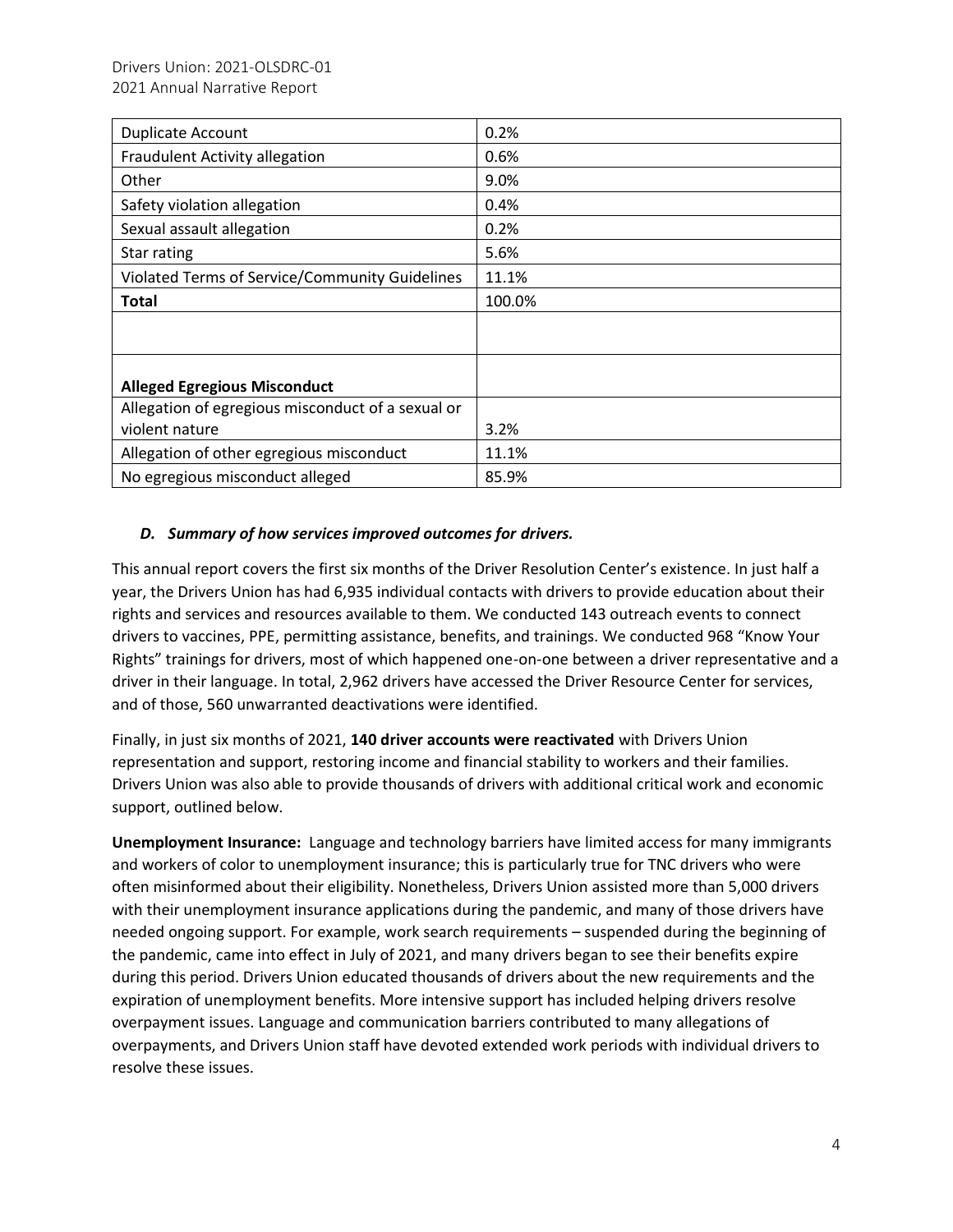**Paid Sick and Safe Time:** Drivers Union has provided easy-to-read Know Your Rights information to thousands of drivers and trained drivers on how to apply through the different TNC apps. We have also identified barriers to access and worked with drivers to elevate compliance issues to the Office of Labor Standards in cases of suspected rights violations. This policy has allowed many drivers to take time off work to care for themselves and their loved ones and to safely isolate in the case of Covid exposure without putting their livelihoods at risk.

**[TNC] Minimum Compensation Ordinance:** Since the passage of Seattle's groundbreaking [TNC] minimum compensation law, we have provided clear technical information to inform and correct misinformation about its details and implementation. We have provided our own analysis and education materials and shared the City's online pay calculator with thousands of drivers via social media, text, email, and phone. Since the law went into effect, we have consulted with dozens of drivers who have had questions about their pay. This consultation has included helping drivers audit their pay records to determine if they were paid correctly under the law, and, when appropriate, training and supporting drivers on how to file complaints with OLS.

**For-Hire Licensing:** Training and education programs are designed to respond to drivers' greatest needs; recently this has included securing for-hire licenses. King County moved its license renewal program online after the Governor's declaration of emergency orders. This created challenges for for-hire license renewal, particularly due to language and technology barriers. Through a broad training effort we are helping drivers navigate the new process. We have also worked in partnership with King County Records and Licensing Services (RALS) to improve systems and help drivers get through the process.

We have provided information to thousands of drivers about changes in the for-hire licensing and renewal process. We have worked with King County RALS to identify and resolve specific problems for over 100 drivers whose license renewal issues were preventing them from working. We have also identified system changes at the Department that will remove barriers to access for workers with limited English proficiency and limited computer fluency or access.

**Safe Driving During the Pandemic:** During the pandemic, our efforts to support drivers have emphasized driver safety. Drivers Union distributed over 20,000 masks, along with hand sanitizer and disinfectant supplies, to working drivers in places where drivers congregate. We also followed up on our successful vaccine clinics by providing ongoing information about vaccination opportunities.

**Insurance Dispute Resolution:** Drivers face a range of challenges related to insurance, from disputes over responsibility between carriers to long delays in resolution that impact drivers' ability to work. We have provided language interpretation and translation support to help drivers engage with insurance agents, direct representation or referrals for legal action, and engagement with the Washington State Office of the Insurance Commissioner's formal complaint process. Through these means, our representatives and legal team have helped dozens of drivers resolve insurance issues.

**Other issues:** Lastly, Drivers Union is a place where drivers come together across diverse language, cultural, and employment backgrounds to share ideas. Education happens in general meetings and leadership committee meetings, via online fora, in one-on-one conversations, and during meetings in parking lots and community locations. Drivers share best practices on how to de-escalate tense situations, handle challenging customers, engage with customers across race and language barriers, and optimize working time to earn a living wage. Regular Drivers Union meetings include discussions about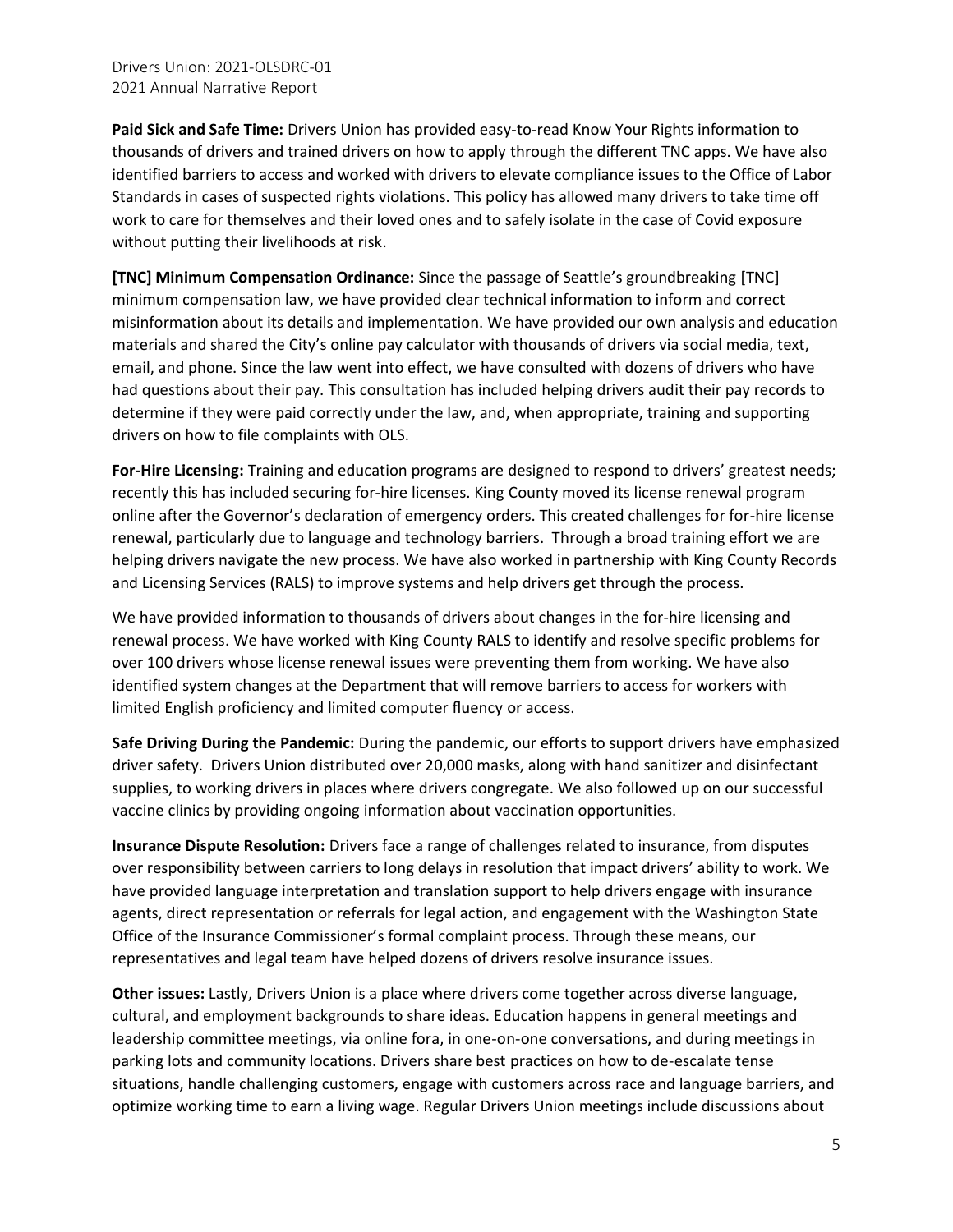the safety and security of the TNC job, maintaining high ratings, safe driving, changes in law or policy that may impact their work, and other emerging issues.

# *E. How the Consultant incorporated race equity and language access into client service and outreach work and how the Consultant addressed any racial disparities in delivery of services.*

As this report's demographics section demonstrates, the vast majority of drivers are people of color, primarily immigrants and refugees. The Drivers Union's service and outreach work is designed to reach this diverse demographic. In terms of client service and outreach work, 9 out of 10 drivers served by Drivers Union in 2021 were people of color, and seven out of 10 are Black or African American. Most of those served are immigrants – our direct representation efforts have included drivers from 53 countries of origin and 41 primary languages spoken. This diversity includes drivers from all over the region, as drivers served by the Drivers Union in 2021 reside in 77 different zip codes.

Meeting our racial equity goals and the language access needs of the driver community requires our staff and Board to reflect the driver community. Most of our staff and Board are drivers or former drivers themselves. We have the internal capacity to speak with drivers in the following languages: English; Spanish; Somali; Punjabi; Hindi; Arabic; Amharic; Oromo; Kiswahili; Nuer; Twi; Hausa; and Tchamba. We also support drivers from other language communities, such as Mandarin, through our interpretation line.

We believe that supporting such a diverse community of drivers will require a culture of constant improvement. We consistently iterate our outreach materials to improve the translations of our knowyour-rights other communications materials to enable effective outreach to diverse driver groups. We host trainings in-language whenever possible, including hosting multiple trainings on the same topic but in different languages. In 2022, our goals include expanding the reach of translated know-your-rights information and materials through community outreach, in-language communications and advertising, and recruitment of driver leaders and staff from new language communities.

We are also attuned to the racial inequities inherent in the work experience of drivers, and work to combat them. Deactivation issues exemplify layers of institutional racism that negatively impacts the driver community. Most TNC trips in Seattle are given by drivers who are immigrants or people of color, yet most passengers are White. Individual passenger complaints that may result from implicit or explicit bias aggregate within corporate institutions and algorithms, which leads to the systematic discipline and termination of workers of color. These workers then have little institutional support – whether through private, public, or legal systems - to challenge deactivation decisions. The impact of this job precarity is the destabilization of families and communities of color.

We are committed to eliminating institutional racism for low-wage drivers wherever it exists and to supporting the elimination of institutional racism within the TNC industry and beyond. We document driver experiences, conduct research and investigations, and do the necessary education and advocacy work to illuminate systemic inequities and identify system-wide solutions. This work has already led to systems changes and access improvements within state agencies.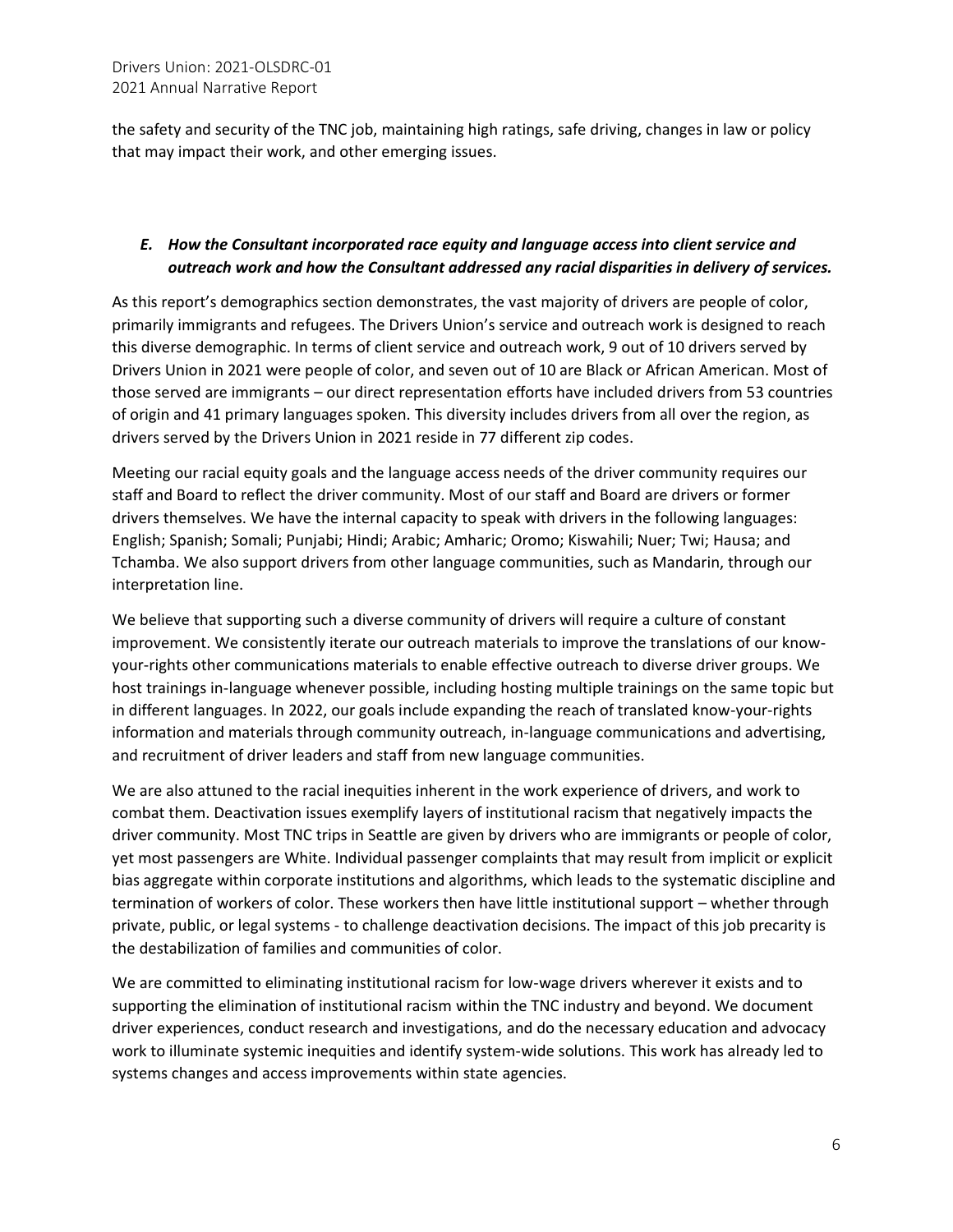### *F. Summary of community partnerships or collaborations and how those partnerships improve outcomes for drivers and/or service delivery.*

Several partners and collaborators have been instrumental in improving outcomes for drivers. Teamsters Local 117 is our collaborative partner; they have [provided] invaluable legal assistance including both paralegal and attorney support, administrative support, hands-on communications and outreach expertise, and other assistance to help Drivers Union represent drivers in deactivation proceedings. We have worked on service provision efforts in partnership with Serve Ethiopians Washington (to educate drivers about rental assistance options) and the Somali Health Board (to help drivers access Covid-19 vaccinations and related health information and services). Dozens of community and faith-based organizations have generously shared information about Drivers Union services with their clients, such as El Centro de la Raza, the Seattle Indian Health Board, Oromo Cultural Center, Mother Africa, Coalition of Immigrants, Refugees, and Communities of Color, and many others.

Lastly, our work with minority community media outlets has helped us provide information and education to specific immigrant communities. Runta News, Salaxley TV, Maleda Media, Washington African Media Association, and Somali National Media have all recently covered technical issues such as know-your-rights for TNC drivers, unemployment access, pandemic safety issues, and vaccination clinics for TNC drivers, and helped Drivers Union provide information to driver communities.

#### *G. Representative cases for which services were provided during the reporting period.*

Representative Case #1: A driver and her husband – both are immigrant drivers from Gambia in West Africa – purchased a brand new 2022 car for \$50,000. The family planned to take shifts, each driving full-time for a TNC to support their family. They went through the process of uploading all of their documentation – registration, insurance, vehicle inspection – to the TNC app.

Then, they were shocked to receive a devastating email from the TNC – "your account has been deactivated for fraudulent documents." They didn't know why they were being accused of fraud, but they scoured all of the documents they had compiled. They discovered that the vehicle safety inspection mechanic – approved by the City of Seattle and the TNC – had made a small error on their inspection form, listing the vehicle year as 2021 instead of 2022. They went back to the mechanic, who apologized for the mistake and issued a new inspection report. They uploaded the new inspection report to the TNC app, and explained the situation using the TNC's internal appeal process.

The result of the internal TNC appeal came back: "After careful review of your account, we maintain our position. Fraudulent behavior is not tolerated. We have rejected your account. Our decision is final." The news was catastrophic for the family – \$50,000 in debt and having lost their sole source of income through no fault of their own.

Thankfully, her husband had heard about Drivers Union through the Seattle area Gambian community, where Drivers Union outreach staff had developed relationships and partnerships. He contacted us on Facebook and quickly received a response from a Drivers Union Field Representative. The Drivers Union Field Representative worked with him to document the issue, working together to develop a plan of action.